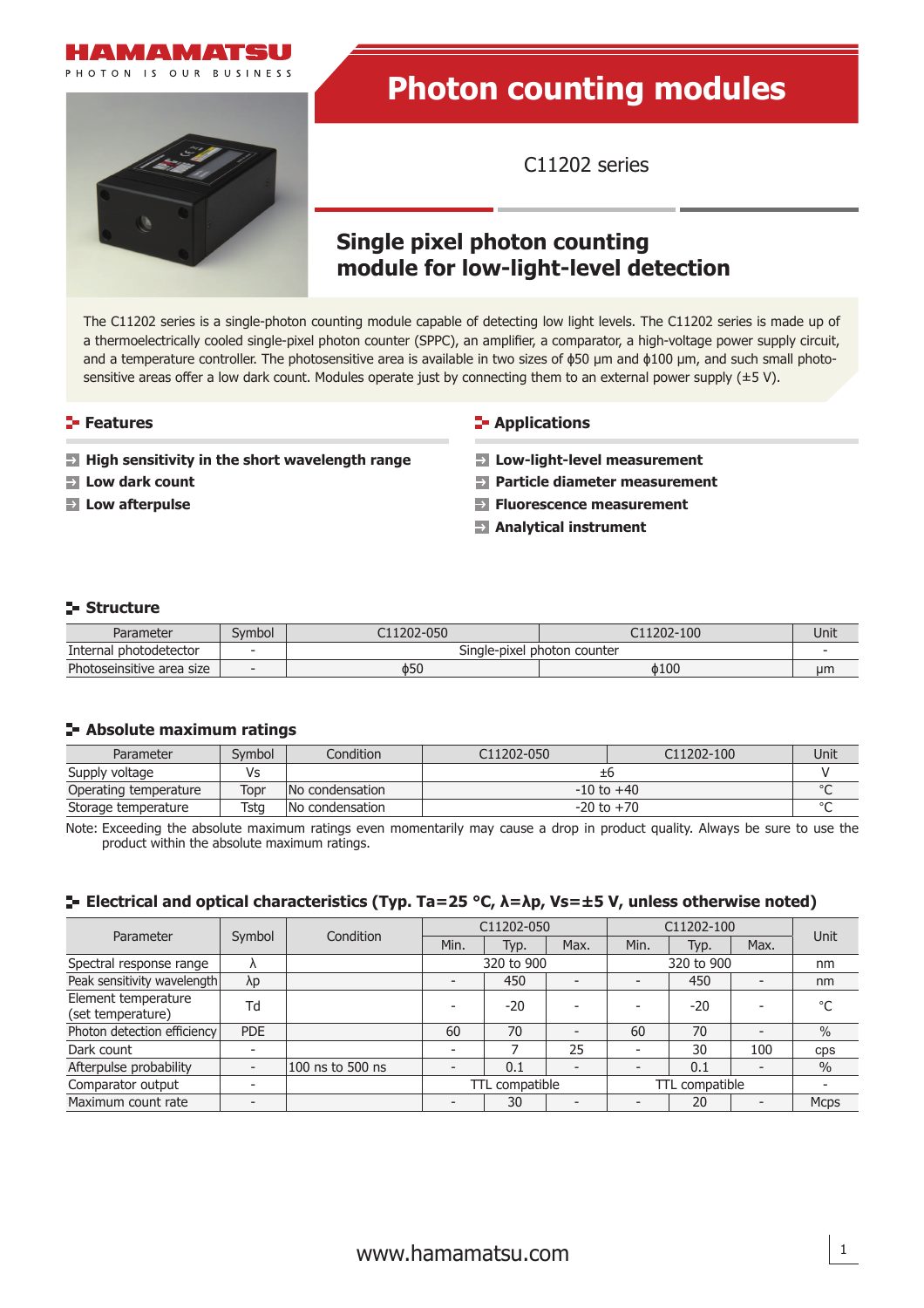# **Electrical characteristics**

| Parameter           | Svmbol | Condition | Min.                     | Typ.   | Max.    | Unit |  |
|---------------------|--------|-----------|--------------------------|--------|---------|------|--|
| Supply voltage      | +Vs    |           | $+4.75$                  |        | +5.25   |      |  |
|                     | -Vs    |           | $-4.75$                  |        | $-5.25$ |      |  |
| Current consumption |        | $+Vs$     | $\overline{\phantom{0}}$ | $+200$ | $+1000$ |      |  |
|                     | 1c     | l-Vs      | $\overline{\phantom{0}}$ | $-20$  | $-40$   | mA   |  |

# **Block diagram**



# **F** Connection example

Using the supplied power cable, connect the photon counting module to a power supply. You can count output pulses by connecting the photon counting module to a frequency counter.



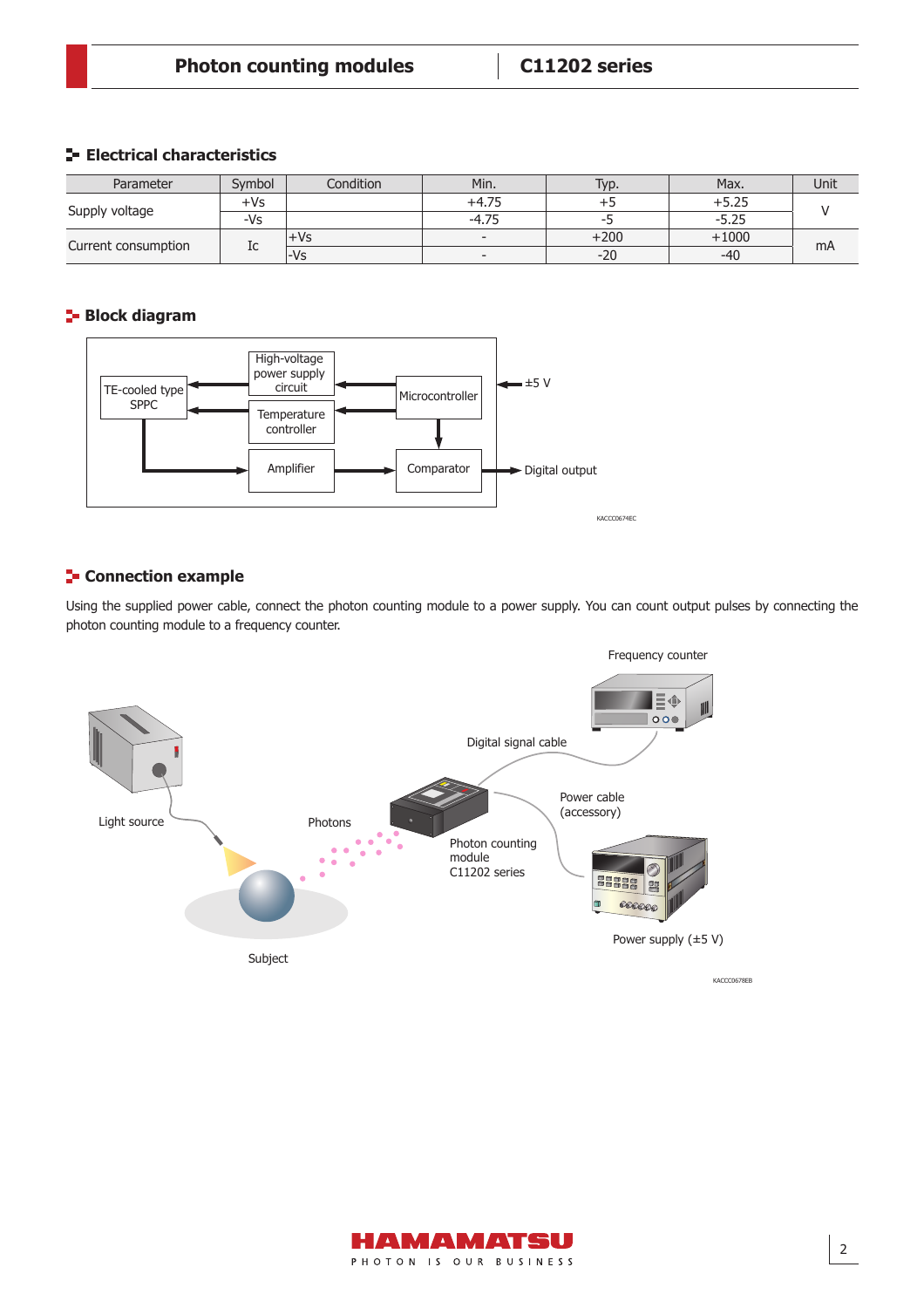# **F** Measurement example



**Photon detection efficiency vs. wavelength <b>Proton** Linearity (typical example)





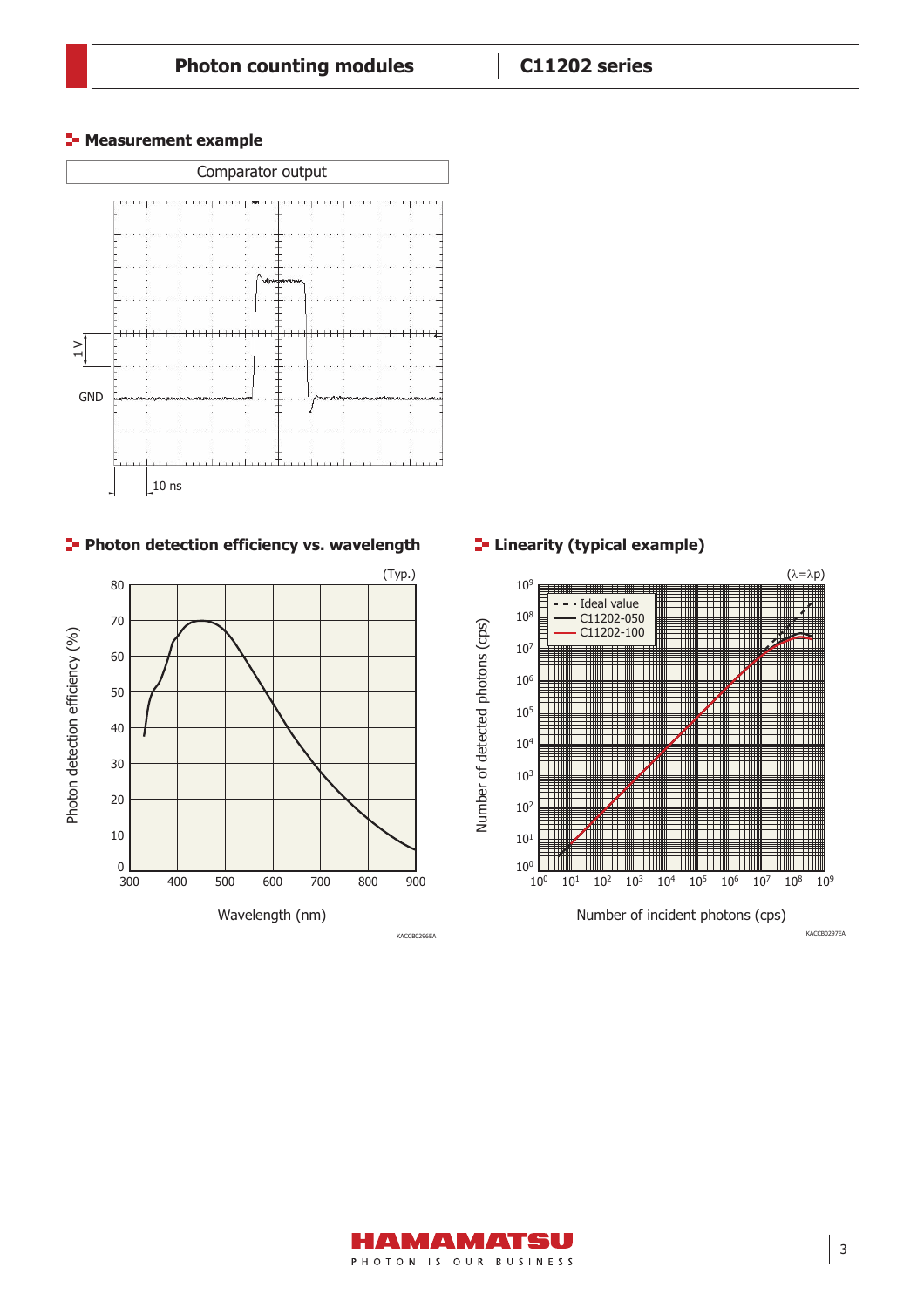# **P** Dimensional outline (unit: mm)



KACCA0317EC